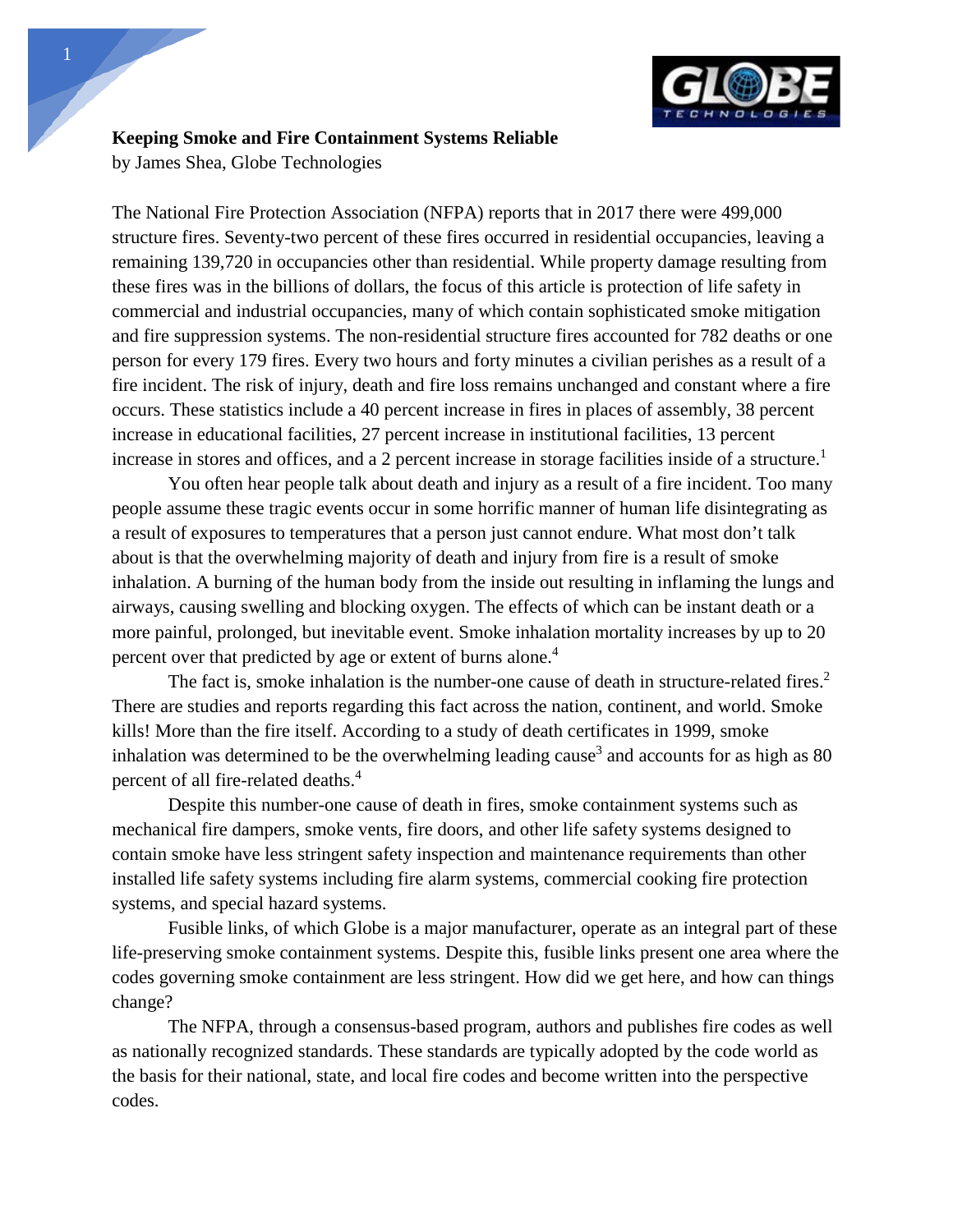

Some of these standards such as NFPA 13, 17, 17A, 33, 34, and 96, where links are installed in conjunction with fire suppression systems, contain requirements within the standard for fusible links to be periodically removed and discarded. This change-out requirement is identified within the standard as occurring semi-annually, annually, or "more frequently," dependent on the application and potential risk of degradation of the fusible link.

The replacement requirements of fusible links in these systems are a direct result of the industry's efforts to maintain the integrity of the suppression systems, given education and understanding of potential risks associated with retaining fusible links in their installed environments indefinitely. Reports of fire suppression system failures in both fire and non-fire related cases prompted the understanding and knowledge of how these links were impacted by their installed environment and what factors may warrant a change-out program.

Economic impact is considered, based on the relatively low cost of replacement links and the importance of replacement thus maintaining the integrity of the links as well as the support of manufacturer warranties. The nuisance costs for replacement, rather than removal and re-install, far outweigh risk of failure of a link to operate as designed, tested, and approved in a catastrophic occurrence.

When it comes to smoke containment systems, current trade organizations, in cooperation with damper manufacturers, have written documents as guidelines for safety and maintenance inspections on smoke and combination fire/smoke dampers. These guidelines use the codes and standards as minimum safety requirements. These guidelines have been widely accepted, resulting in their adoption by the industry.

Unfortunately, not all standards have caught up with those as listed above, and standards associated with fire and smoke dampers, fire doors, and smoke hatches such as NFPA 80, 90A, 90B, and 105 are not consistent with their counterparts. In these documents the requirements for link removal exists, however there remains allowance for service personnel to place the link back into service within these life safety systems after a visual inspection is completed.

There are several reasons this does not make good life safety sense and why these links should follow the same protocols of that of the other standards. The status of a fusible link's operational function as approved and listed cannot be reasonably ascertained through a "visual inspection." More specifically:

1. Service providers performing maintenance and inspections are not skilled in understanding what warrants a good link from a bad one simply by performing a visual check of the link.

2. Fusible links can become damaged upon removal. Such damage to the metal alloy can be naked to the human eye and only detected upon examination under a microscope. 3. Fusible links installed in these applications typically are those with lower set-point temperatures. Metal solder and alloy at lower set-point temperatures is softer and more brittle and thus more susceptible to physical damage than those with higher set-point temperatures.

2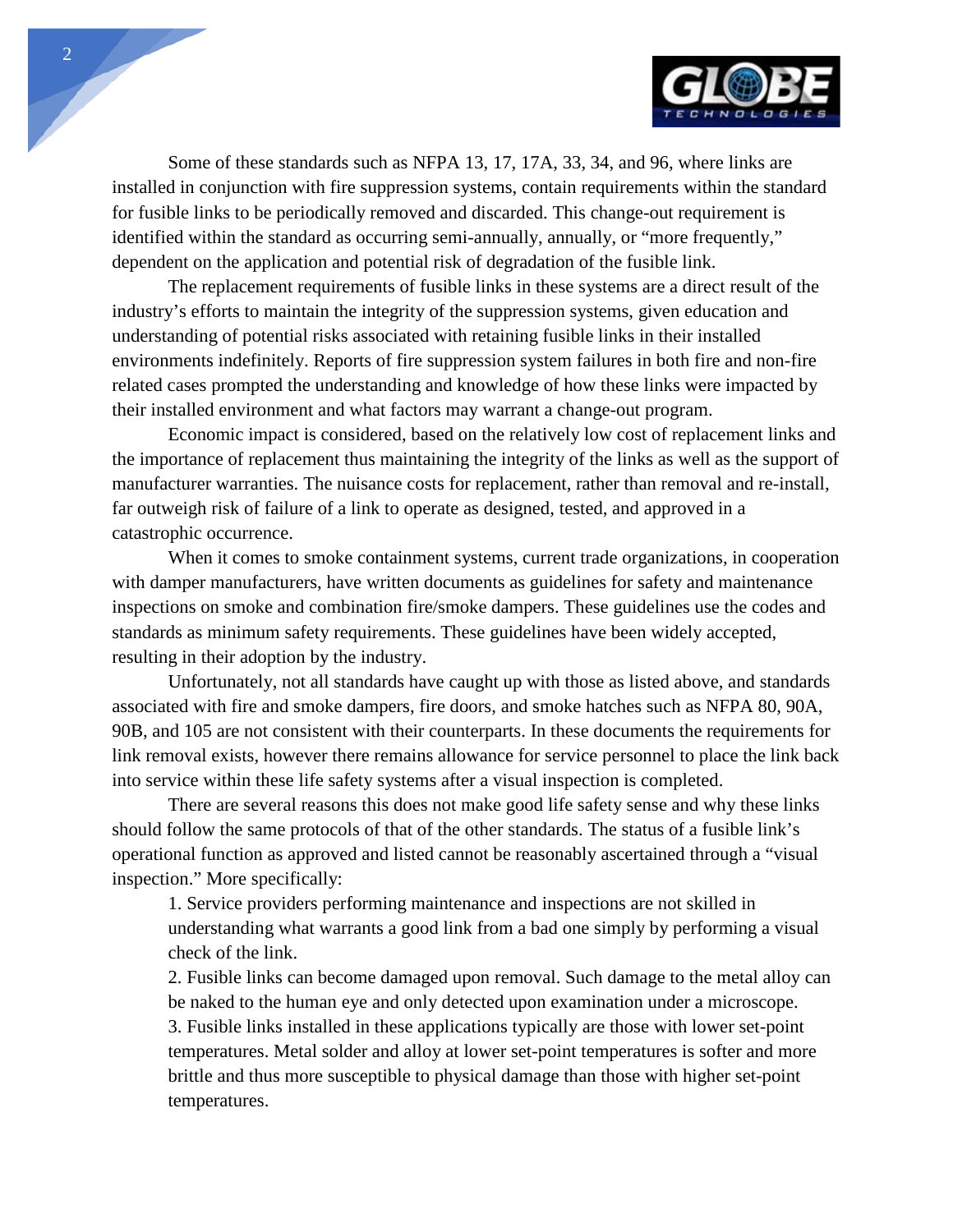

4. No guidelines or instructions for inspection are identified in the standards beyond noting if the visual inspection reveals that the link "appears damaged."

5. No guidelines as to acceptable appearance are addressed anywhere within the standards.

6. Fusible links (thermal releasing devices) as a component in a fire protection or fire/smoke containment system are always under a load condition. This load can vary over the life cycle of the product and degrade the link over time.

7. Ambient air temperature fluctuations can cause the alloy or solder to change states, thus affecting the reliability of the fusible link to operate as intended when called upon. 8. Links installed in smoke/fire dampers, fire doors, and smoke hatches exposed to fluctuations in ambient air temperatures can cause alloys or solders to crack or partially melt and then re-form, changing the characteristics and temperature set-points and response times of fusible links.

9. Fusible links not properly stored and maintained can be exposed to environmental changes that impact the link in operating as intended.

10. Fusible links in the "installed" application (field) may be susceptible to chemical or environmental conditions that impact the ability of the link to operate as intended.

11. Fusible links are an approved and listed device. They are tested and approved to UL

33, *Heat Responsive Links for the Fire Protection Service*. They are warrantied for a period of one year from date of installation. Links installed in life safety systems for periods greater than one year no longer are supported by the link manufacturer.

For all these reasons, and to ensure the integrity of life safety systems, fusible links regardless of where they are installed must be inspected, maintained, and replaced on a regular basis. Standards such as NFPA 80, 90A, 90B, and 105 need to adopt language similar to that of their counterparts in NFPA 13, 17, 17A, 33, 34, and 96, with reciprocity to be maintained and communicated amongst them. National fire codes including the International Building Code, International Mechanical Code, International Fire Code, Uniform Fire Code, and the Life Safety Code need to adopt language similar to the revised standards or continue to reference the standards as amended within their codes. State legislation needs to be drafted and proposed to include adoption of these higher standards into their state fire codes with enforcement mandated.

## **In Conclusion**

There is documented proof that fire deaths and injuries remain constant in the United States, North America, and the world, and smoke inhalation continues to be the number-one cause of all fire-related deaths and injuries. Improvement of our installed life safety systems through proper inspection, testing, and maintenance can only help support efforts to prevent catastrophic losses due to smoke and fire propagation.